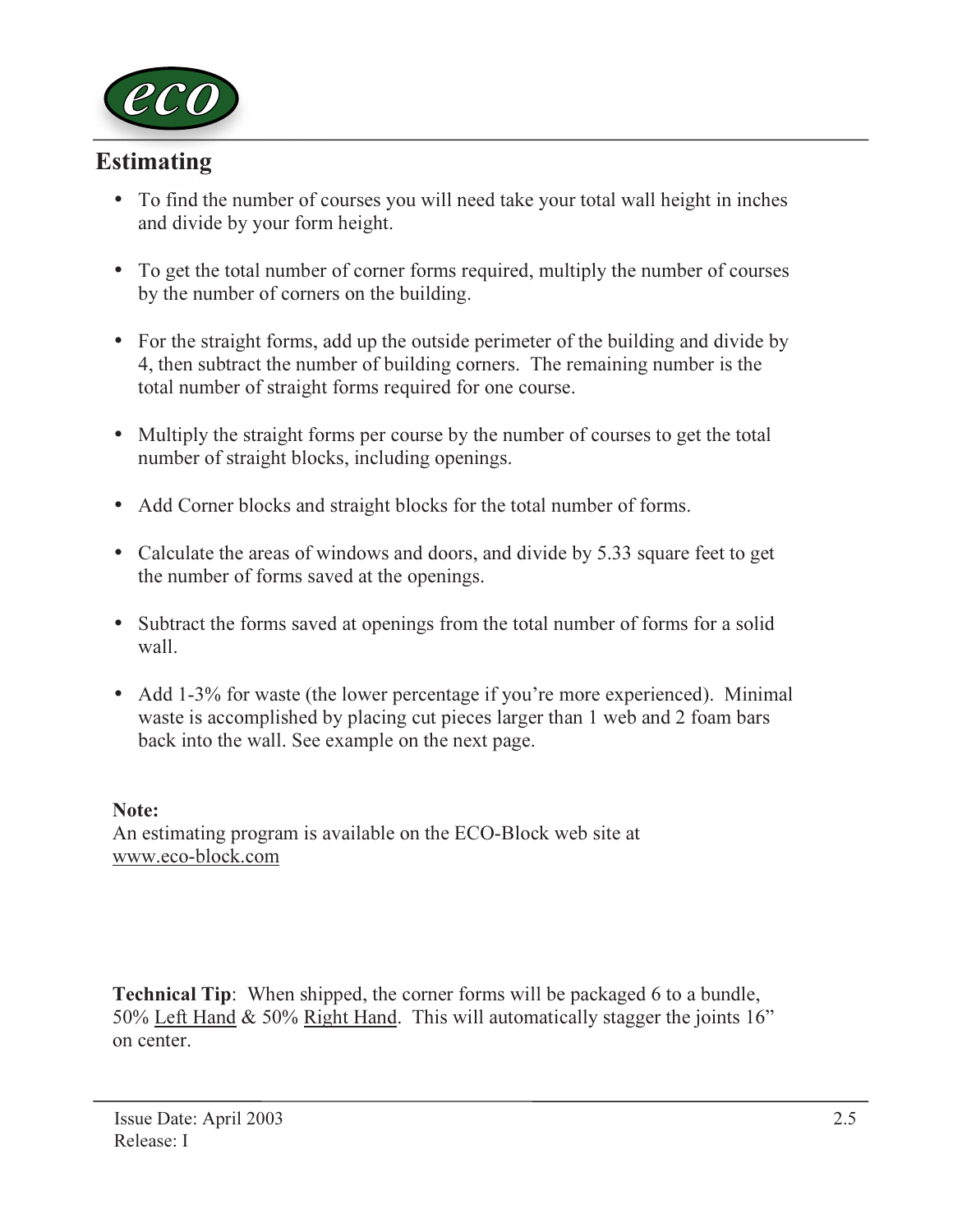

### Example:

Number of courses Wall Height (in inches)/Form Height =  $112$ " /  $16$ " = 7 courses total Number of Corner Forms (# of courses) x (# of building corners) = 7 x  $6 = 42$  corner forms (50% L. Hand=21, 50% R. Hand=21) Number of Straight Forms per course (Outside perimeter/4) – (# of building corners)  $(158/4) - 6 = 40-6 = 34$  straight forms per course Total number of Straight Forms (# of straight forms per course)  $x$  (# of courses) =  $34 \times 7 = 238$  total straight forms (without openings) Total Forms

(Total # of straight forms) + (Total # of corner forms) =

 $238 + 42 = 280$  total forms (without openings)

## Straight Forms saved at openings

(Sq. Ft. of all openings)/(Sq. Ft. per form) 76 sq. ft. of openings / 5.33 sq. ft. =14 straight forms saved

## Total forms needed

 $(Total forms) - (Forms saved at openings) =$ 

 $280 - 14 = 266$  total forms needed

# Waste Factor

(total forms) x (1% waste factor)  $266 \times 1.01 = 269$  total forms

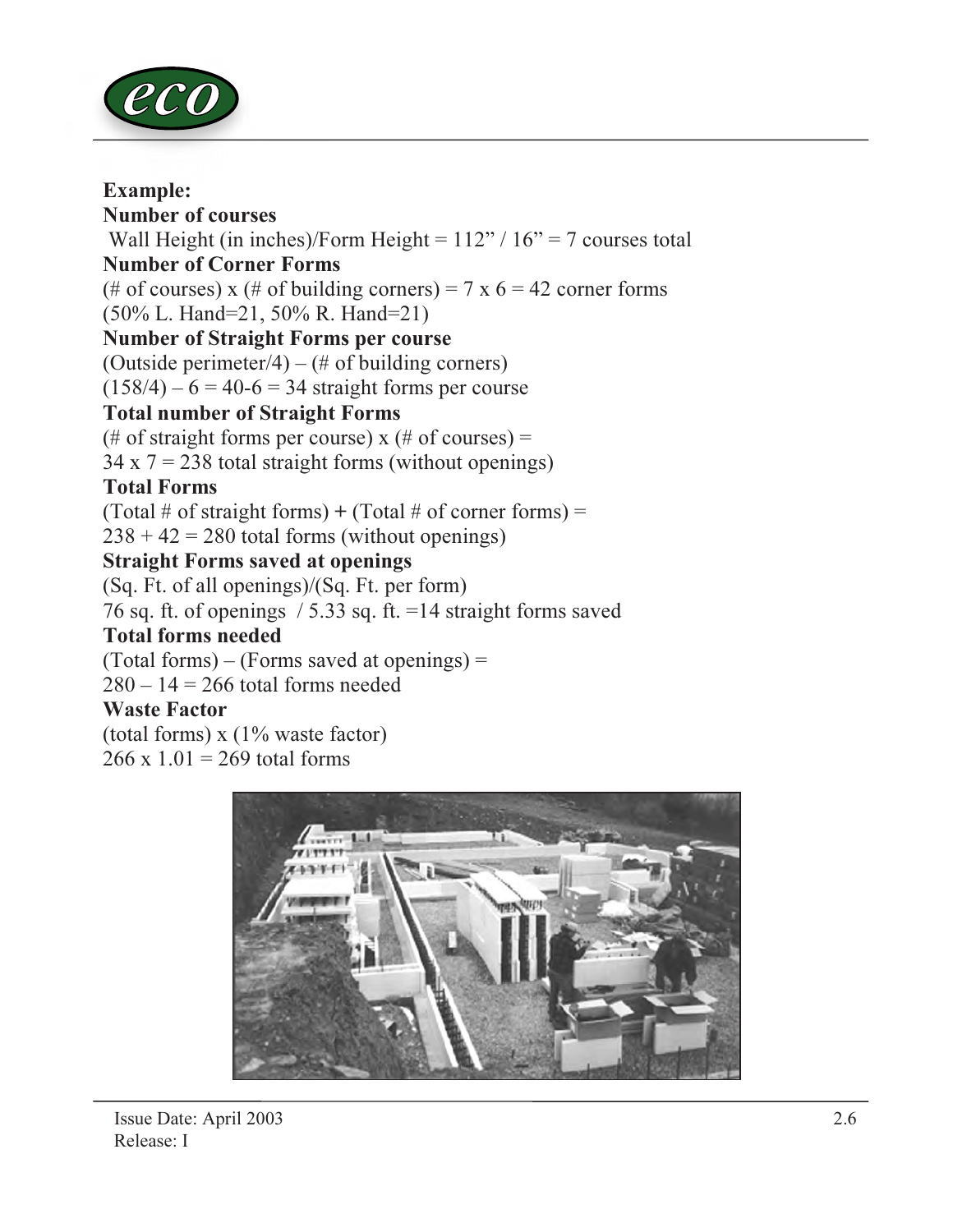

## **Connectors**

- Take the total number of Standard and Brick-Ledge forms and multiply by the number of connectors per block according to the system you are using (see chart below).
- In order to increase the holding capacity of the bottom course of forms, extra connectors can be added. If you choose to add the extra connectors, you will need to take the perimeter length/4 and multiply by 6 (6 extra connectors per block)
- Take the number of corner forms and multiply by the number of connectors per block according to the system you are using (see chart below)

| System     | Form Type   | # Of Connectors per Block |
|------------|-------------|---------------------------|
| Standard   | Corner      |                           |
| Standard   | Standard    | 12                        |
| Standard   | Brick-ledge | 12                        |
| Commercial | Corner      | 12                        |
| Commercial | Standard    | 18                        |
| Commercial | Brick-Ledge | Not Available             |

• Add these together for a total connector count.

# Example:

Connectors:

Straight forms + brick-ledge =  $231 \times 12 = 2,772$ 

Corner forms  $= 44 \times 8 = 352$ 

Number of blocks per course:  $158'/4' = 40$ 

Extra bottom course connectors:  $40 \times 6 = 240$ 

 $2,772 + 352 + 240 = 3,364$  Connectors total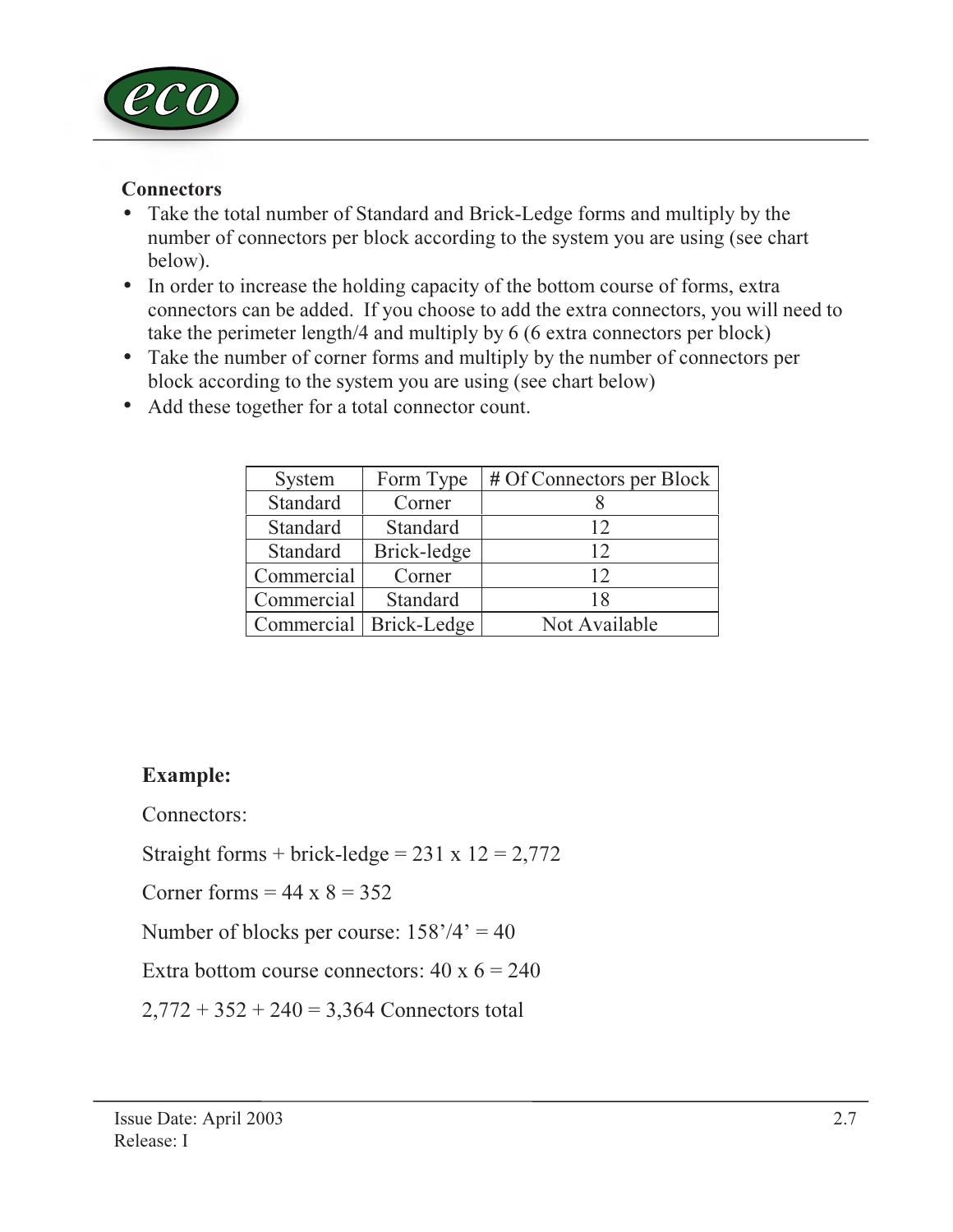

## **Concrete**

• Take the total number of forms (not including waste) and divided by the number of blocks filled per cubic yard according to system type and core size.

|  | • One cubic yard of concrete will fill: |  |  |  |
|--|-----------------------------------------|--|--|--|
|--|-----------------------------------------|--|--|--|

| System     |        | Core Size $\frac{4}{7}$ of Blocks Filled/yd <sup>3</sup> | $\text{yd}^3$ Per Block |
|------------|--------|----------------------------------------------------------|-------------------------|
| Standard   | 4"     | 15.0                                                     | .066                    |
| Standard   | 6      | 10.0                                                     | .099                    |
| Standard   | $8$ "  | 7.5                                                      | .131                    |
| Standard   | $10$ " | 6.0                                                      | .164                    |
| Commercial | 4"     | 10.0                                                     | .099                    |
| Commercial | 6"     | 6.75                                                     | .143                    |
| Commercial | $8$ "  | 5.0                                                      | .197                    |
| Commercial | $10$ " | 4.0                                                      | .246                    |

# Example:

Concrete:

Straight forms + corners =  $224 + 42 = 266$  total forms without waste.

266/6-inch forms =  $266/10 = 26.6$  cu. yds.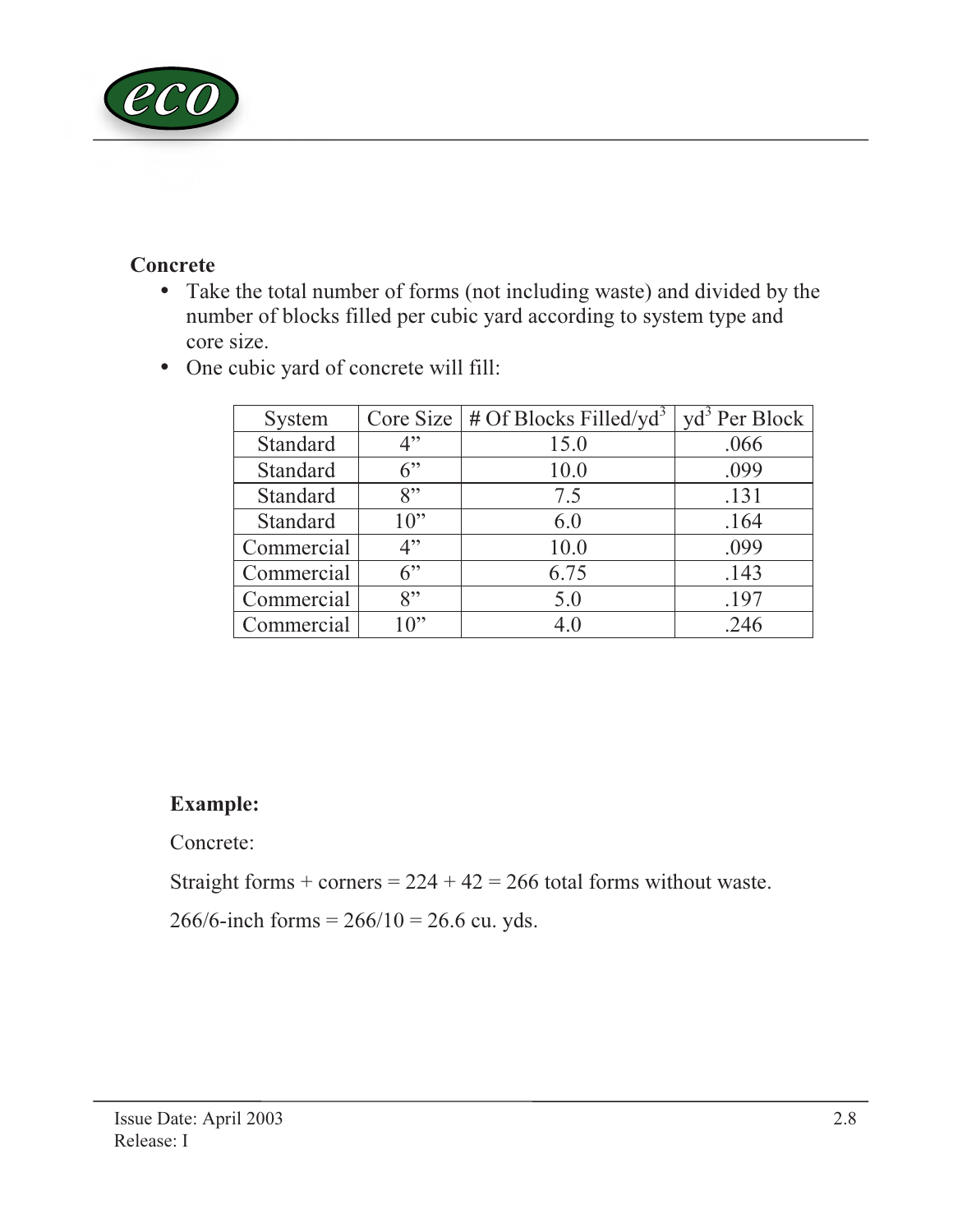

THE FOLLOWING REBAR ESTIMATION ASSUMES CERTAIN AMOUNTS, SIZES, AND POSITIONING OF THE REBAR SOLELY FOR THE PURPOSES OF PROVIDING AN EXAMPLE. IN AN ACTUAL BUILDING THESE SPECIFICATIONS WILL COME FROM THE ENGINEER OR APPROVED ENGINEERING TABLES, AND MAY BE DIFFERENT FROM WHAT IS ASSUMED HERE:

For the purpose of this example let's assume the following:

- (1)  $#4$  horizontally at the top of the wall and at the  $1/3$  points of the wall.
- (1) #4 every 2' on center vertically
- (1) #4 vertical along either side of each opening, an extra #4 horizontally atop each opening, and one short diagonal bar at the top corners of each opening.
- NOTE: Rebar overlaps at least 40 bar diameters on each end  $(d_h * 40)$ , where  $d_h$  is the diameter of the smaller bar. For example: #4 (4/8" or  $\frac{1}{2}$ ") bar =  $\frac{1}{2}$ " x 40 = 20 inches (See the chart on the following page for rebar sizes).
- Add the three extra bars that go over each opening.
- Determine the total number of feet you will need to cover with your rebar. To accomplish this multiply your perimeter by the total number of horizontal rebar courses.
- When you have the total number of feet, divide this number by the length that each bar will reach (Make sure you account for your overlap)
- Add on the verticals, including one extra along each side of an opening.
- Add 1-3  $\%$  for waste

## Example:

The perimeter is 158'. If you use 20' rebar and they overlap at each end by 20", each bar reaches 18'4". Since there are three horizontal courses, the bars must cover a total of 3 x  $158 = 474$  feet. At  $18'4''$  per bar, that will require  $474'/18'4'' = 26$  bars. Each opening requires (1) 6 foot bar horizontally and (2) 2' bars diagonally. That is 10' of rebar per opening with (4) openings that is  $10 \times 4 = 40'$  of rebar or (2) 20' bars. To get the total of 20' bars, simply add the two totals together,  $26 + 2 = 28$  bars.

The vertical bars must fall every 2' on center, so take  $158/2 = 79$  bars. Additionally, each of the (4) openings requires a vertical bar on each side for a total of (8) additional bars. The total vertical bar count is  $79 + 8 = 87$  vertical bars. At each vertical position you will need one dowel in the footing to match your vertical bars, so you will need 87 dowels.

 Add 3% waste: 28 x 1.03 = 29 20' bars  $87 \times 1.03 = 90$  dowels  $87 \times 1.03 = 90.9$ '1" bars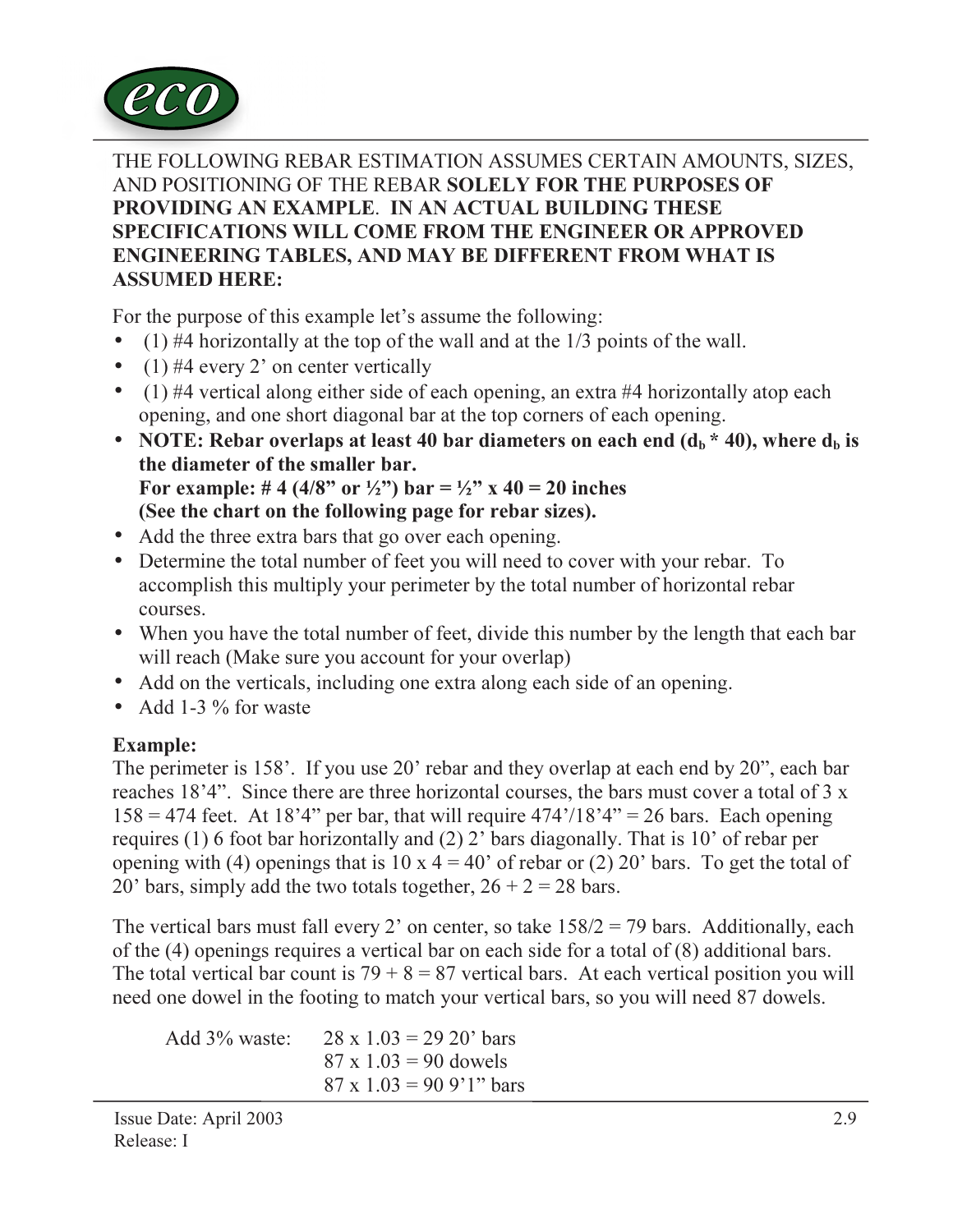

Notes:

- If you build another story with ECO-Block on top of this, ensure you have the necessary amount of bar to meet your lap requirements extended above the top of the first story level  $(d_h * 40)$ .
- You can order your corner bars pre-bent so you don't have to bend them yourself (i.e. #4 bar, 48" long bent in half to 90° allows for (2) 24" legs).
- Horizontal rebar provides temperature and crack control, while vertical rebar provides for side loads like wind, and vertical superimposed loads.

|     | <b>Bar Size Designation   Nominal Diameter (inches)</b> |
|-----|---------------------------------------------------------|
| #3  | .375                                                    |
| #4  | .500                                                    |
| #5  | .625                                                    |
| #6  | .750                                                    |
| #7  | .875                                                    |
| #8  | 1.0                                                     |
| #9  | 1.128                                                   |
| #10 | 1.270                                                   |

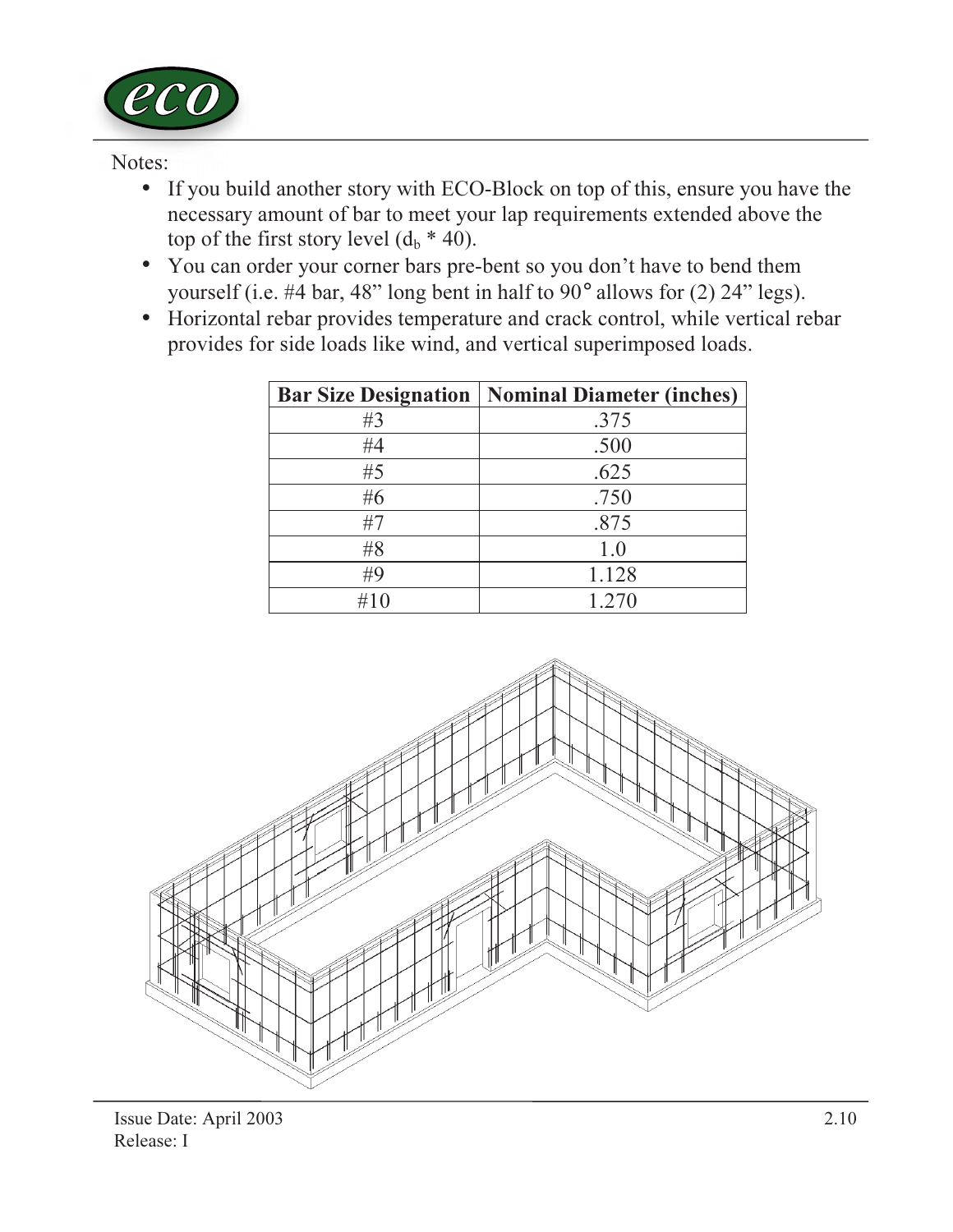

To achieve optimum results when building an ECO-Block structure, the ideal crew would consist of:

- One experienced person (who understands level, plumb and square)
- Two laborers

## LABOR GUIDELINES

The question is frequently asked-"how much labor is required to install ECO-Block ICFs?"

After carefully monitoring many past projects, the following guidelines have been developed. These labor rate guidelines assume that the footings or concrete slab are in place and ready to accept the first course of forms. These rates also assume a standard height of 8 feet. The labor rates include erecting the forms, erecting and stripping the alignment system, placing re-bar and concrete, and cleaning the site.

Below Grade Walls: Guidelines vary from .05 to .07 man-hrs/ $ft^2$  of wall area.

In other words, if a person was being paid \$20.00/hr and was experienced, the labor cost would be .05 man-hrs/ft<sup>2</sup> x  $$20.00/hr = $1.00/ft^2$  of wall area.